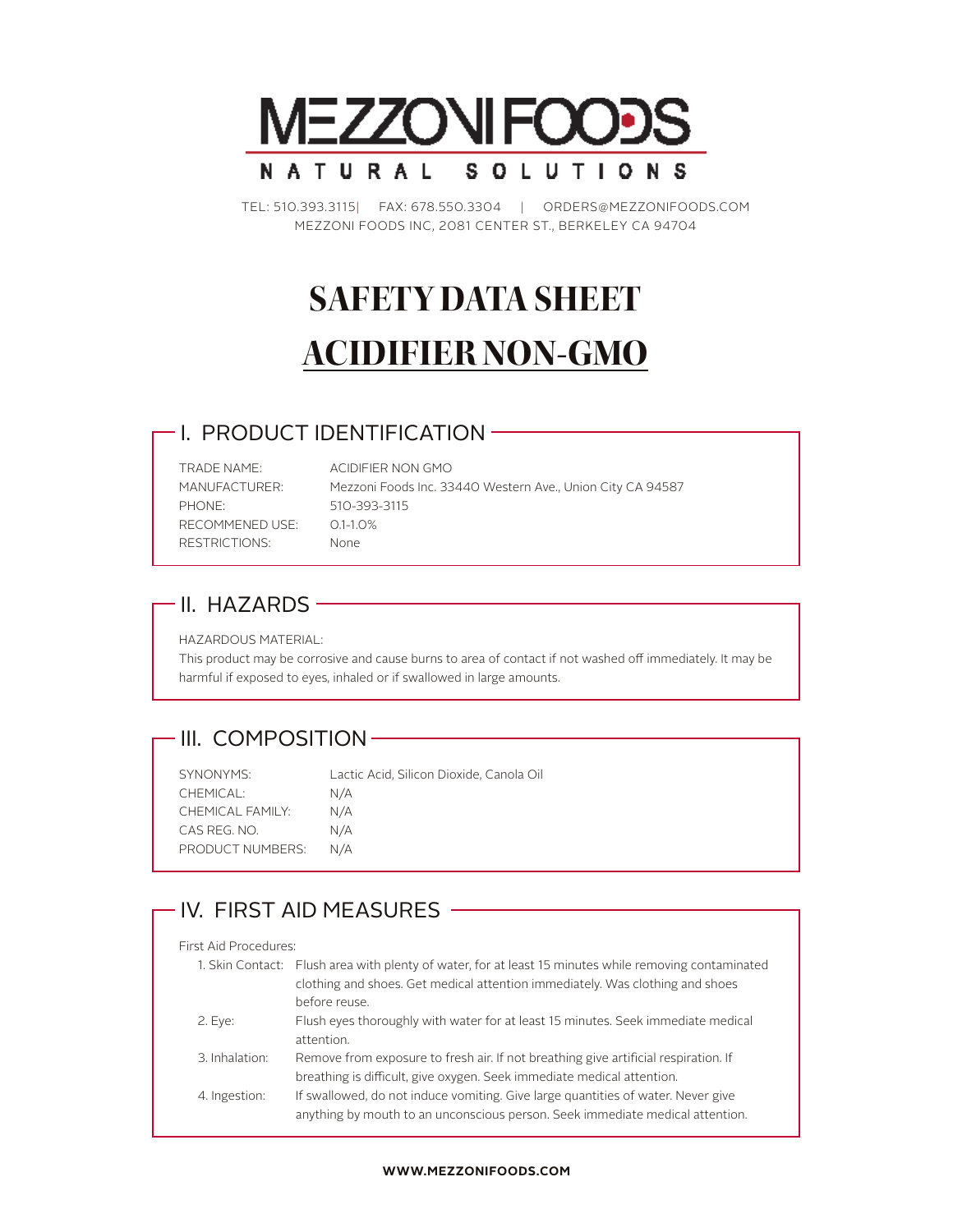## V. FIRE-FIGHTING MEASURES

| Flash Point:                      | N/A                                                           |
|-----------------------------------|---------------------------------------------------------------|
| Flammable Limits:                 | LEL – none established                                        |
| Extinguishing Media:              | Dry chemical foam, water or carbon dioxide.                   |
| Special Fire Fighting Procedure:  | N/A                                                           |
| Unusual Fire & Explosion Hazards: | N/A – flammable but not considered to be an explosion hazard. |
|                                   |                                                               |

#### VI. ACCIDENTAL RELEASE MEASURES

Steps to be taken in Case Material is Released or Spilled:

Ventilate area of leak or spill. Remove all sources of ignition. Wear appropriate personal protective equipment as specified in section VIII. Isolate hazardous area. Keep unnecessary and unprotected personnel from entering spill area. Contain and recover when possible. Use non sparking tools and equipment. Collect in appropriate container or if it is exposed to liquid, collect liquid mixture in appropriate container or absorb with an inert material; i.e. vermiculite, dry sand, earth. Disposal:

Place in chemical waste container. Do not use combustible materials such as dust. Do not flush into sewer. Dispose of large quantities in closed containers into landfill in accordance with applicable regulations.

#### - VII. HANDLING AND STORAGE –

Keep containers closed. Store in cool, dry well-ventilated area. Avoid contact with eyes, skin and clothing. Wear protective clothing. Store at or below 80°F and 60% or lower relative humidity.

### VIII. EXPOSURE CONTROLS / -PERSONAL PROTECTION

Ventilation: Good local ventilation. Respiratory: Niosha/OSHA approved device for dusts. Eye Protection: Safety goggles. Skin Protection: Wear gloves and cover skin with clothing to prevent irritation from dust.

NOTE: Personal protection information shown above is based upon general information as to normal uses and conditions. Where special or unusual conditions exist, it is suggested that expert assistance of an industrial hygienist or other qualified professional be sought.

OSHA Permissible Exposure Limits: None established. TWA: TWA: STEL: STEL: None established.

Chemicals Listed As Carcinogen or Potential Carcinogen: NONE

#### IX. PHYSICAL AND CHEMICAL PROPERTIES

| Boiling Point:          | N/A                                                    | Specific Gravity $(H2O = 1)$ : N/A |     |
|-------------------------|--------------------------------------------------------|------------------------------------|-----|
| Vapor Pressure (mm Hg): | N/A                                                    | Viscosity:                         | N/A |
| Percent Volatile vol.   | N/A                                                    | Evaporation Rate:                  | N/A |
| Solubility in water:    | Dispersible & miscible in water.                       |                                    |     |
| Appearance & Odor:      | powder with sharp flavor and odor – do not taste as is |                                    |     |
|                         |                                                        |                                    |     |

#### **WWW.MEZZONIFOODS.COM**